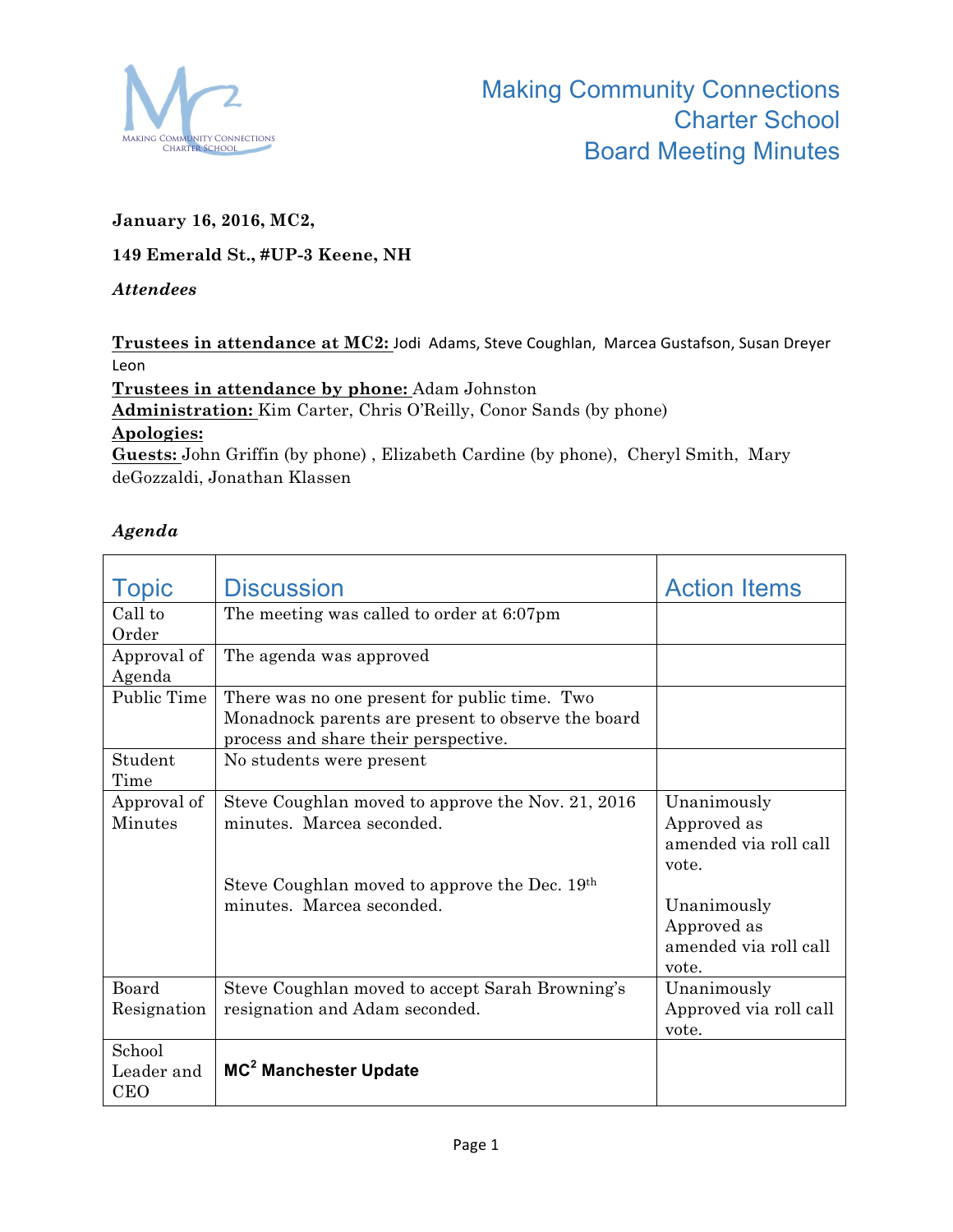

| Reports | Enrollment - As of 1/13/2017 we currently have 84             |  |
|---------|---------------------------------------------------------------|--|
|         | students enrolled, with 3 students in application process     |  |
|         | and 3 likely to be withdrawn for attendance reasons.          |  |
|         |                                                               |  |
|         | 47.6% free and reduced;                                       |  |
|         | 29% special education                                         |  |
|         | 11% 504s                                                      |  |
|         |                                                               |  |
|         | <b>Staffing:</b>                                              |  |
|         | Several new staff began on January 3, 2017, and               |  |
|         | participated in 2 days of new staff orientation and 2         |  |
|         | days of planning and preparation. Our space is well           |  |
|         | used at this point: with increased Math and Literacy          |  |
|         | Specialist services and Special Education services,           |  |
|         | every room is in use at pretty much all times.                |  |
|         |                                                               |  |
|         | Kim met with each staff member to set professional            |  |
|         | targets for this quarter. She is continuing to conduct        |  |
|         | phone interviews and will be scheduling applicant visits,     |  |
|         | to keep the pool of candidates active.                        |  |
|         |                                                               |  |
|         | <b>College Acceptance</b>                                     |  |
|         | We have one student accepted to 4 college and lots of         |  |
|         | scholarship opportunities.                                    |  |
|         | There were no questions.                                      |  |
|         |                                                               |  |
|         | <b>MONADNOCK UPDATE</b>                                       |  |
|         | Students and Families - The recently formed Parent Group      |  |
|         | met on Wednesday evening (1/11) to discuss a range of         |  |
|         | topics including recent activity within both the Fundraising  |  |
|         | and Wellness committees. Joan Foucher, parent of a current    |  |
|         | student and a recent graduate (Sarah Foucher) came to         |  |
|         | speak about her experience as an MC2 parent. There were       |  |
|         | 12 parents present at his meeting.                            |  |
|         | Sarah continues to host family visits, tours, and             |  |
|         | informational sessions on a weekly basis. Enrollment is at 85 |  |
|         | and we have several other students interested in enrolling    |  |
|         | this quarter as well. The list of students interested in      |  |
|         | attending next school year continues to grow and the          |  |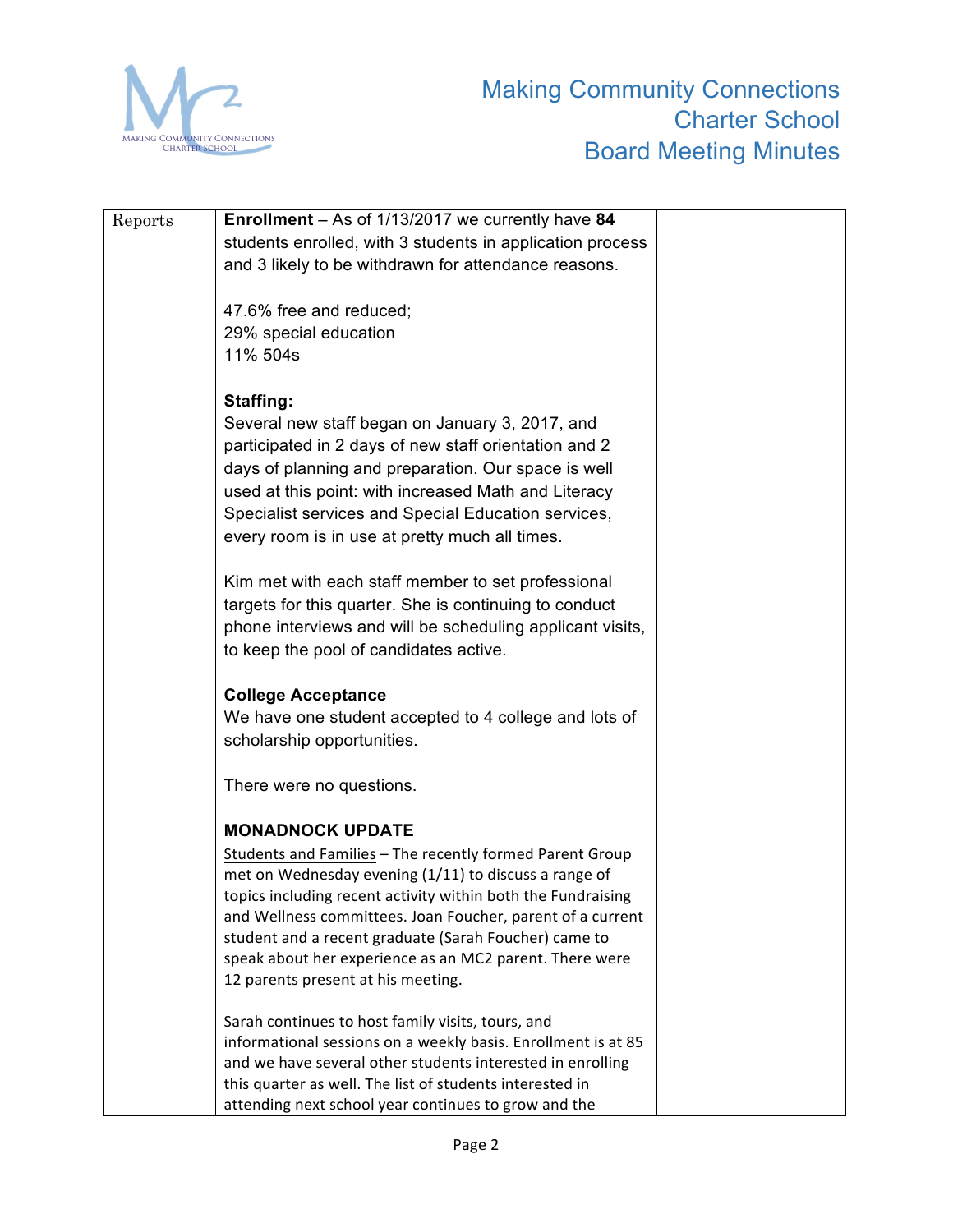

| probability of holding a lottery for open seats is high.                                                                                                                                                                                                                                                                                                                                                                                      |  |
|-----------------------------------------------------------------------------------------------------------------------------------------------------------------------------------------------------------------------------------------------------------------------------------------------------------------------------------------------------------------------------------------------------------------------------------------------|--|
| Staff - We had a new staff member join our team this<br>quarter. Landis Brown is our newest instructor/advisor. His<br>area of expertise is in English Language Arts, but he also has<br>experience as a job coach and was previously in a leadership<br>position at The Meeting School. We are also interviewing for<br>other instructor/advisor positions that will be open later in<br>the school year.                                    |  |
| Committees – The Site Council met on January $4th$ as did the<br>Fundraising Committee. The newest parent participants in<br>our Site Council meetings have formed the new parent<br>group, and the Wellness committee. The Wellness<br>committee has had two meetings and began their work by<br>looking at current Board policy JLCF MC2 Wellness Policy<br>and what we are currently offering in our school for wellness<br>opportunities. |  |
| The Fundraising committee is beginning to work on a specific<br>fund drive to help us find and buy a van for transporting<br>students to and from internships.                                                                                                                                                                                                                                                                                |  |
| Additional details available in the attached Site Report<br>(attached).                                                                                                                                                                                                                                                                                                                                                                       |  |
| Chris added the Mentor Dinner, if we're going to use KSC<br>facility on May 25 <sup>th</sup> .                                                                                                                                                                                                                                                                                                                                                |  |
| Discussion: we had a discussion about the value of the<br>Habits Heat Map in college admissions discussions with<br>reports from both campuses on positive feedback from<br>college admissions counselors. We also got good feedback<br>on the one-sheet we're giving out to college from an<br>admissions counselor from Clark and we're planning some<br>revisions with greater details.                                                    |  |
| There were no additional questions.                                                                                                                                                                                                                                                                                                                                                                                                           |  |
|                                                                                                                                                                                                                                                                                                                                                                                                                                               |  |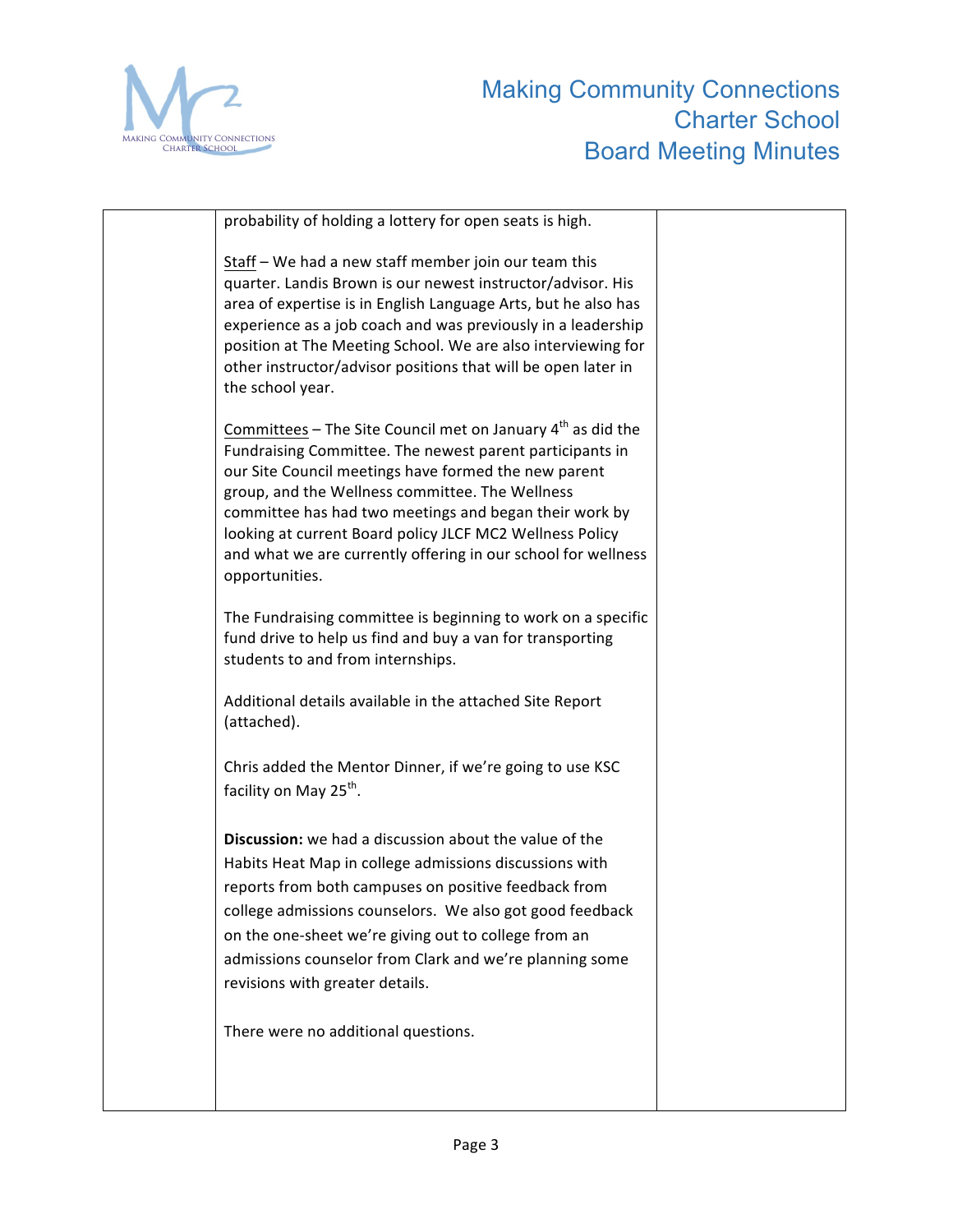

| <b>CEO Update</b>                                                                                                                                                                                                                                                                                              |  |
|----------------------------------------------------------------------------------------------------------------------------------------------------------------------------------------------------------------------------------------------------------------------------------------------------------------|--|
| <b>January 16, 2017</b>                                                                                                                                                                                                                                                                                        |  |
| National Collaborative for Digital Equity - Reminder of<br>invitation to February 3rd NH Summit. Attendees need to<br>register advance.                                                                                                                                                                        |  |
| <b>Barr Foundation RFP - Off-Track Students - Kim met</b><br>with Ginny Mahan, MSD grant writer to discuss possible<br>collaboration on a grant to plan for and implement a full<br>time education program for "off-track" students (defined<br>as 1.5 years or more behind in progress toward<br>graduation). |  |
| Manchester Facilities - We have received two initial<br>proposals, one from the Union Leader and one from<br>Colliers for Sundial Place, to be considered for new<br>facilities. Dawna is preparing a set of budget parameters<br>to be used in considering future facility costs.                             |  |
| Ashoka Changemaker Summit - Chris will accompany<br>Kim to the Ashoka Changemaker Summit in Albuquerque,<br>New Mexico, February 14 - 19.                                                                                                                                                                      |  |
| <b>Education Reimagined - Pioneer Lab Challenge,</b><br><b>Atlanta</b><br>"Being able to meet these other educators really helped<br>me affirm my beliefs and helped me realize that I am truly<br>ready for a shift in the way that education is implemented<br>in our nation."                               |  |
| "They [Education Reimagined] have been raving about<br>the work we do at MC <sup>2</sup> and there are many other schools<br>that would like to come see what we do. I found that to be<br>exciting.                                                                                                           |  |
| <b>Discussion</b><br>We had some further discussion about space in<br>Manchester and the possibility that once our renewal<br>process is approved this spring, MC2 would be eligible to<br>take a mortgage.                                                                                                    |  |
| We also talked about staff and student positive feelings<br>about attending the Education Reimagined and Change-<br>maker conferences. There is high interest in visiting MC2.                                                                                                                                 |  |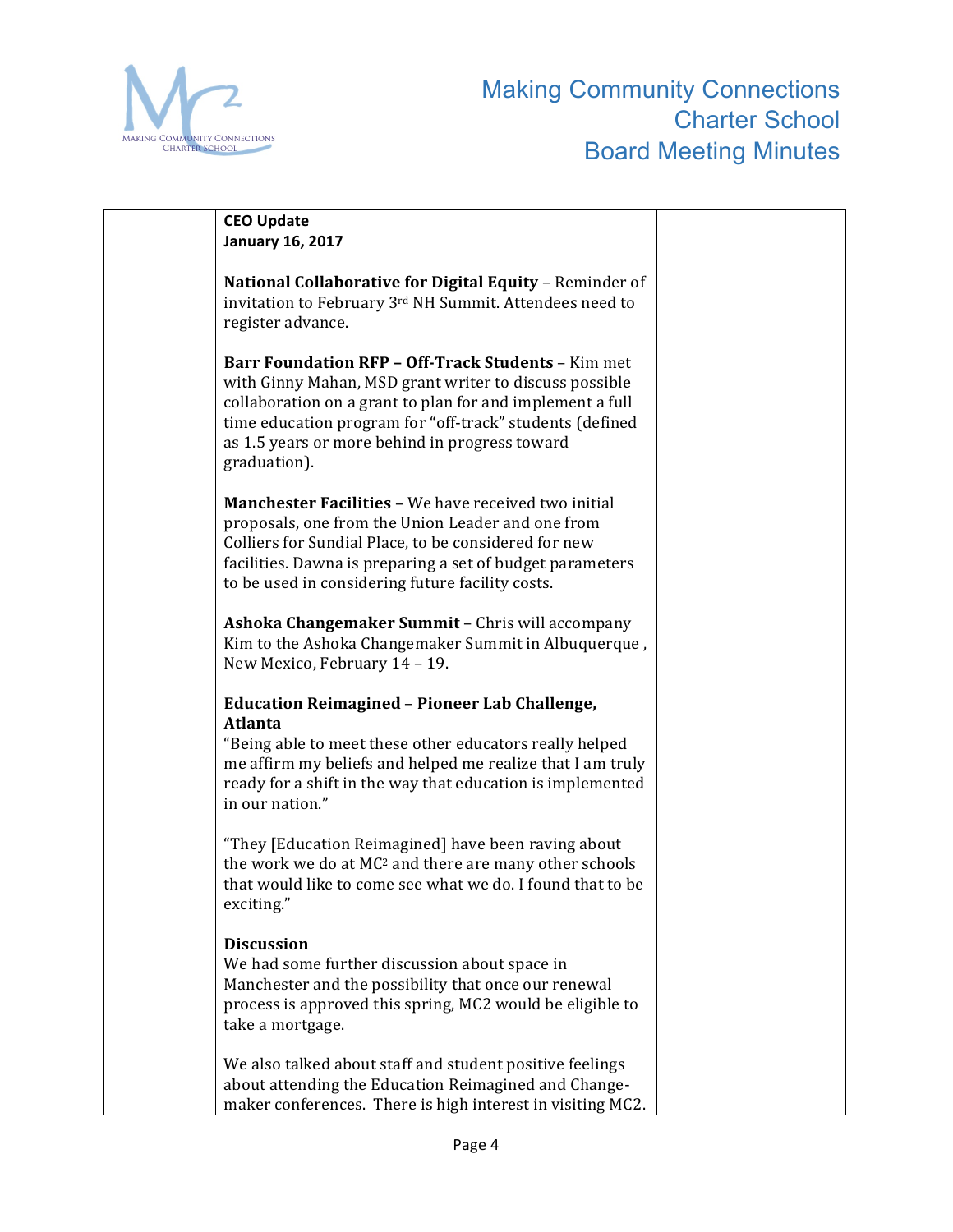

|                        | We are also working on our Civil Rights report which is                                                                                                                                                                                                                     |                                                              |
|------------------------|-----------------------------------------------------------------------------------------------------------------------------------------------------------------------------------------------------------------------------------------------------------------------------|--------------------------------------------------------------|
|                        | due in February.                                                                                                                                                                                                                                                            |                                                              |
|                        | There were no additional questions                                                                                                                                                                                                                                          |                                                              |
| Financial              | The Board Reviewed the Financial Report.                                                                                                                                                                                                                                    |                                                              |
| Report                 | We should know by mid-February if we'll need the<br>Bridge loan.                                                                                                                                                                                                            |                                                              |
|                        | We are expecting the audit to be completed very<br>shortly. It's looking good and will need board<br>approval when finished.                                                                                                                                                |                                                              |
|                        | Kim shared two reports with board on high school<br>completion and continuing enrollment data.                                                                                                                                                                              |                                                              |
| Old<br><b>Business</b> | No old Business                                                                                                                                                                                                                                                             |                                                              |
| <b>New</b>             | No new Business                                                                                                                                                                                                                                                             |                                                              |
| <b>Business</b>        |                                                                                                                                                                                                                                                                             |                                                              |
| Policies               | <b>Policy AC Non-Discrimination Policy</b><br>Amendment from the USDA. Steve moved that the<br>board accept the amendment to Policy AC. Marcea<br>seconded.                                                                                                                 | Unanimously<br>Approved as<br>amended via roll call<br>vote. |
|                        | We discussed changes to our Food Service<br><b>Management Policy.</b> We are close to having a<br>finished draft for board approval.                                                                                                                                        |                                                              |
|                        | Remaining to be complete is an update to the<br>Wellness Policy and we do have a committing also<br>working on this on Mondanock campus and Kim<br>shared some information with them and we can<br>begin working on the needed sections, in particular<br>measurable goals. |                                                              |
| Committees             | Academic excellence                                                                                                                                                                                                                                                         |                                                              |
|                        | Nothing new to report.                                                                                                                                                                                                                                                      |                                                              |
|                        | Development                                                                                                                                                                                                                                                                 |                                                              |
|                        | Met the week of Jan. 9 <sup>th</sup> and is working on getting                                                                                                                                                                                                              |                                                              |
|                        | the Salesforce database up and running and the goal                                                                                                                                                                                                                         |                                                              |